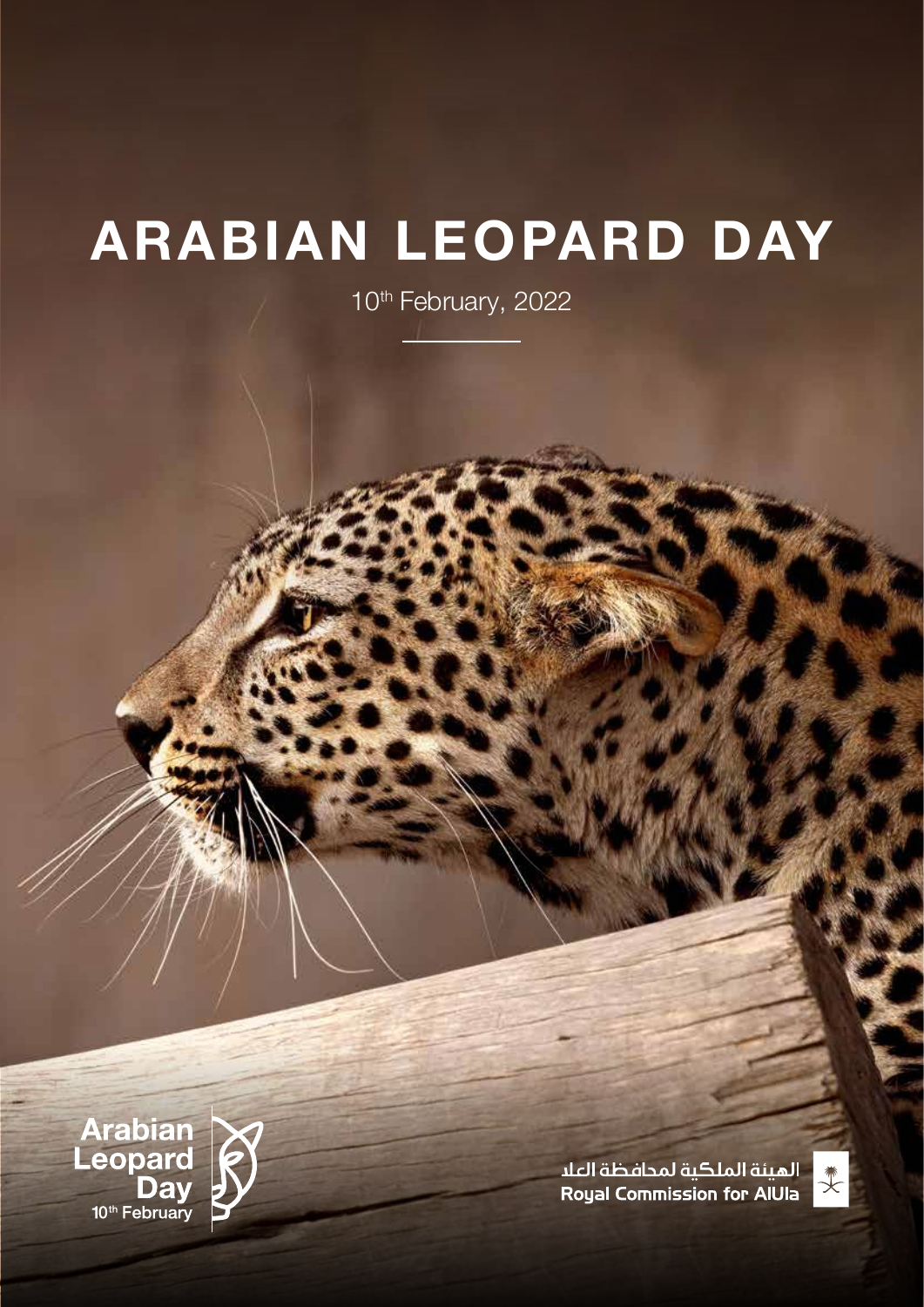# **INTRODUCTION**

A unique environmental conservation initiative with a strong regional focus, **Arabian Leopard Day** directs the world's attention to the plight of the Arabian Leopard as well as farreaching plans to save the species.

Being held for the first time in 2022, Arabian Leopard Day is fully aligned with the commitment of Saudi Arabia and the Royal Commission for AlUla (RCU) to safeguard the future of the Arabian Leopard as an animal of national and regional importance.

This document outlines the recommended approach for schools to mark the inaugural Arabian Leopard Day, helping to raise awareness and support of efforts to conserve the Arabian Leopard as a symbol of national pride and heritage.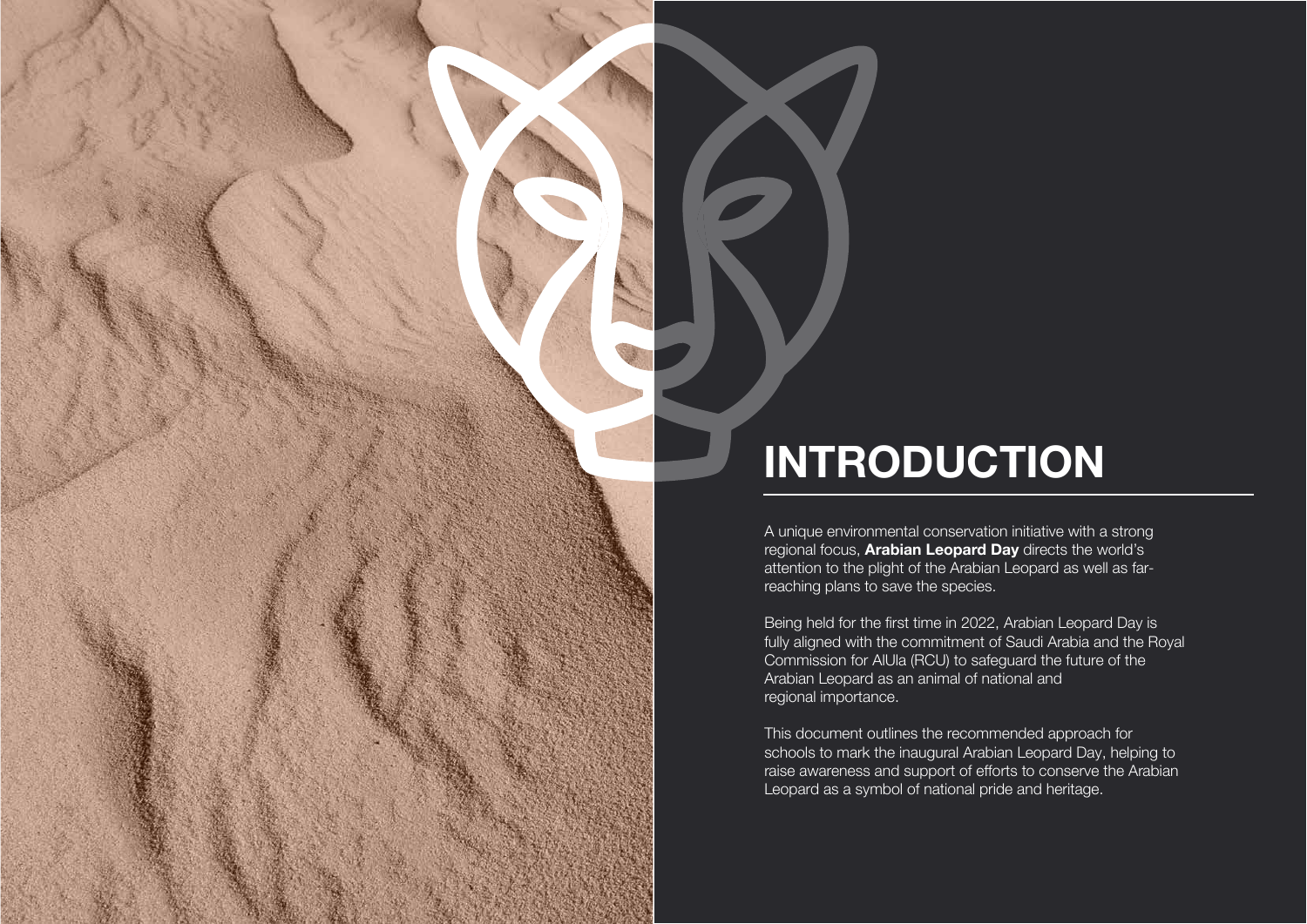**FAQ** 

#### **1. How long have leopards existed in Arabia?**

The story of the Arabian Leopard began almost 500,000 years ago when it emerged out of Africa, journeying via the Great Rift Valley to reach the mountains of northern Arabia where it made its home.

#### **2. What is the cultural significance of the leopard in the Arabian Peninsula?**

For the region's inhabitants, the Ara bian Leopard – known in Arabic as An Nimr Al 'Arabi' – has long represented beauty, tranquillity, physical strength, fearlessness and freedom. The animal has occupied a special place in the imagination for millennia and is found in ancient rock art, stories and even everyday expressions. A common Bed ouin saying 'ana anmar minnak' means 'I am more courageous than you are'; literally 'more of a leopard'. A strong and brave man may be called Nimr or Nimran and a clever and courageous woman Nimrah.

#### **3. How many Arabian Leopards are left in the wild?**

The total adult population probably numbers fewer than 200 in the wild. The remnant populations are small, isolated, fragmented and under threat.

In Saudi Arabia there are probably fewer than 50 adult Arabian Leopards remaining.

Therefore, a need for urgent action to save the species from extinction has been recognised by Saudi Arabia and across the wider region. The Arabian Leopards' habitat, which formerly spanned the Arabian Peninsula and reached into the Levant, is now restricted to three countries: Saudi Arabia, Oman and Yemen.

#### **4. What are the causes of the species' decline?**

Humans are driving the species to extinction. The expanded human presence has reduced and fragmented the Arabian Leopards' habitat. Overgrazing by domestic livestock causes prey species to decline – and increases the risk of leopards predating on herders' goats and sheep. This creates conflict with local communities, who attack leopards and other carnivores. Leopards and their prey are also the target of hunters.

#### **5. What does it mean when they say the Arabian Leopard is Critically Endangered?**

The International Union for Conservation of Nature's (IUCN) Red List of Threatened Species has assessed the Arabian Leopard as Critically Endangered.

This level of risk is more severe than Vulnerable or Endangered. If the Arabian Leopard population continues to decline, the next stages on the Red List are Extinct in the Wild and, lastly, Extinct.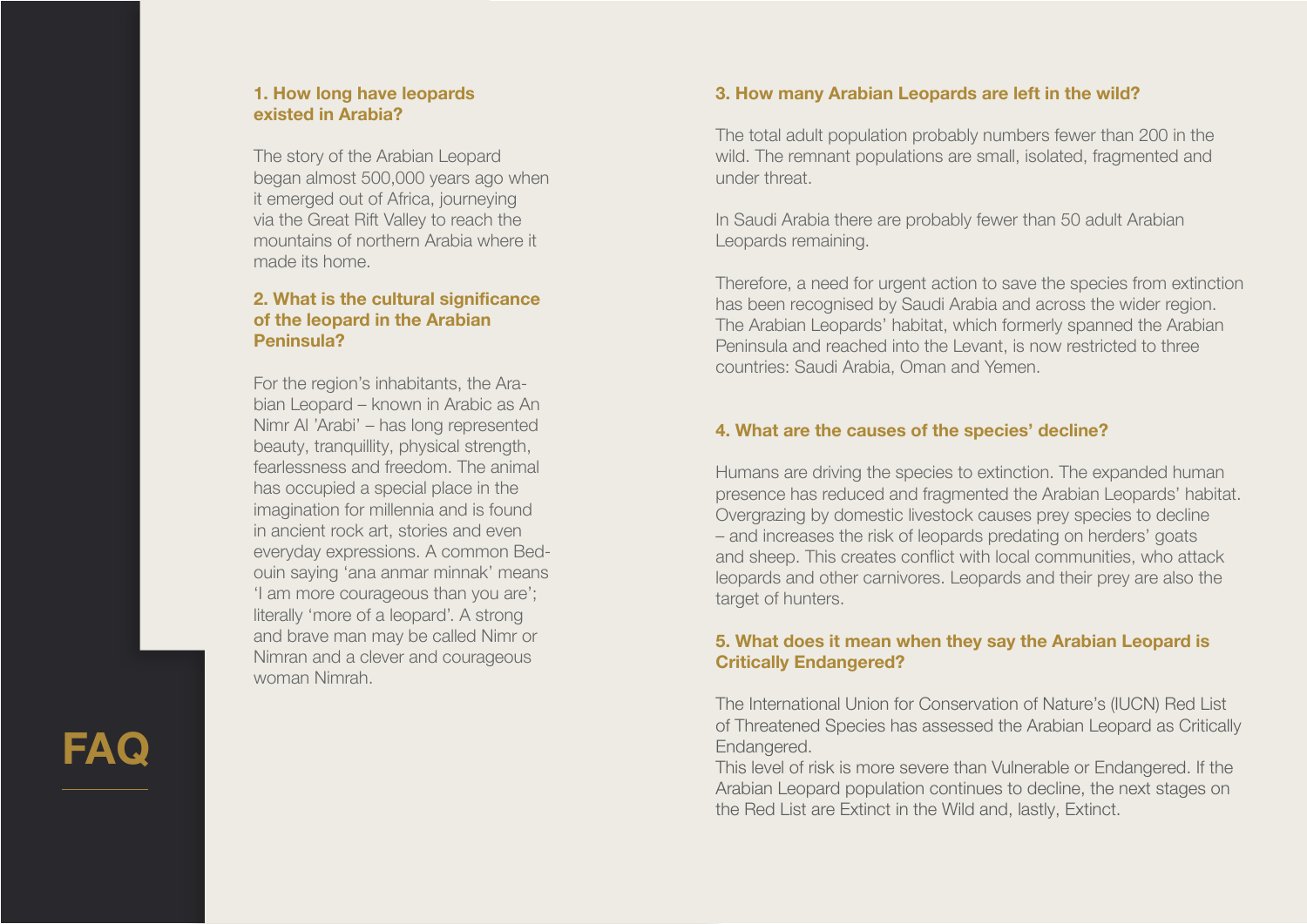

### **6. What is RCU doing to preserve the species?**

RCU will adhere to a doctrine of best practice conservation science, applying a rigorous standard for the management of species and environment.

Our core objectives in Nature and Wildlife are:

1. Create and activate nature reserves to conserve ecosystems, fragile habitats and biodiversity.

2. Restore and enhance degraded ecosystems and ecological processes for the benefit of present and future generations.

3. Conserve and reintroduce native species.

In September 2021 we announced a three-year cooperation agreement with the International Union for Conservation of Nature (IUCN). Our allies also include organisations such as Panthera Catmosphere that concentrate on saving wild cats. Our relationship with Panthera will span the next 10 years to recover the critically endangered species. Our work includes scientific research, long term conservation strategies, workshops and training to help prepare for the reintroduction of Arabian Leopards. Further, we collaborate with

#### **7. How can schools help the conservation efforts?**

Support Arabian Leopard Day on 10th February 2022 and create awareness about the national importance of the Arabian Leopard as well as its dwindling numbers.

Create a sense of pride in the next generation for this nationally important animal and inspire them to become part of the movement to bring the Arabian Leopard back from the brink of extinction.

It's not too late.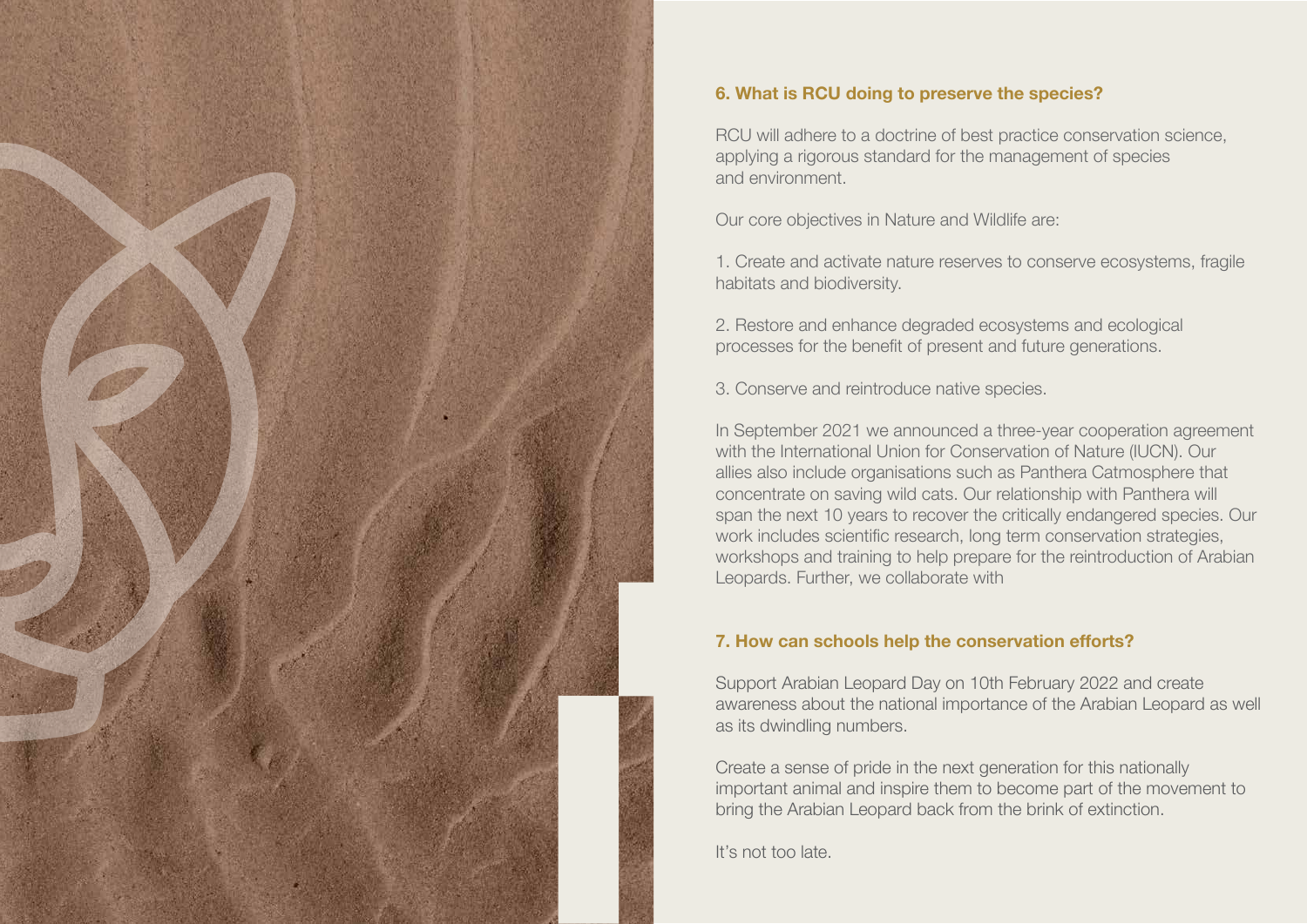## **TEN FACTS ABOUT ARABIAN LEOPARDS**

1. Cubs are born after a gestation period of 100 days, with one or two cubs in a typical litter.

2. Cubs stay in the den during the first weeks of life. After the suckling period has finished, their mother leads them to kills and teaches them to hunt. They remain with their mother for a year or more – until they are ready to fend for themselves.



3. The Arabian Leopard is the smallest member of the leopard family. Its top weight of about 30kg is half that of its African cousin.

4. It arrived in Arabia almost 500,000 years ago when it emerged out of Africa, journeying via the Great Rift Valley to reach the mountains of northern Arabia where it made its home.

5. Originally it was a mountain animal but as desertification spread over a period of centuries, it became the only true desert leopard.

10. Leopards from northern Arabia, or Arabia Petraea, caught the Romans' attention and were among the first exotic animals brought to Ancient Rome to fight the bestiarii – gladiators trained in fighting wild beasts.

6. Historically its diet included the Nubian ibex, a type of mountain goat; the Arabian tahr, also a goat-like creature; the diminutive rock hyrax; and when these were not to be found it would eat partridges, hares, hedgehogs, beetles and even porcupines.

7. Unlike the cheetah that relies on speed, the leopard is a stalk-andpounce predator. Its slender build with elongated body, short but powerful legs and very long tail, used for balance, make it the perfect hunter in the mountains where it stalks to within a few metres of its quarry before pouncing.

8. The black rosettes of its coat serve as camouflage, melting into the shadows as it pads along.

9. One of the earliest depictions of the leopard (500 BCE), in alabaster, is from the ancient Sabaean Kingdom. It showed a leopard jumping down from rocks onto the back of an ibex.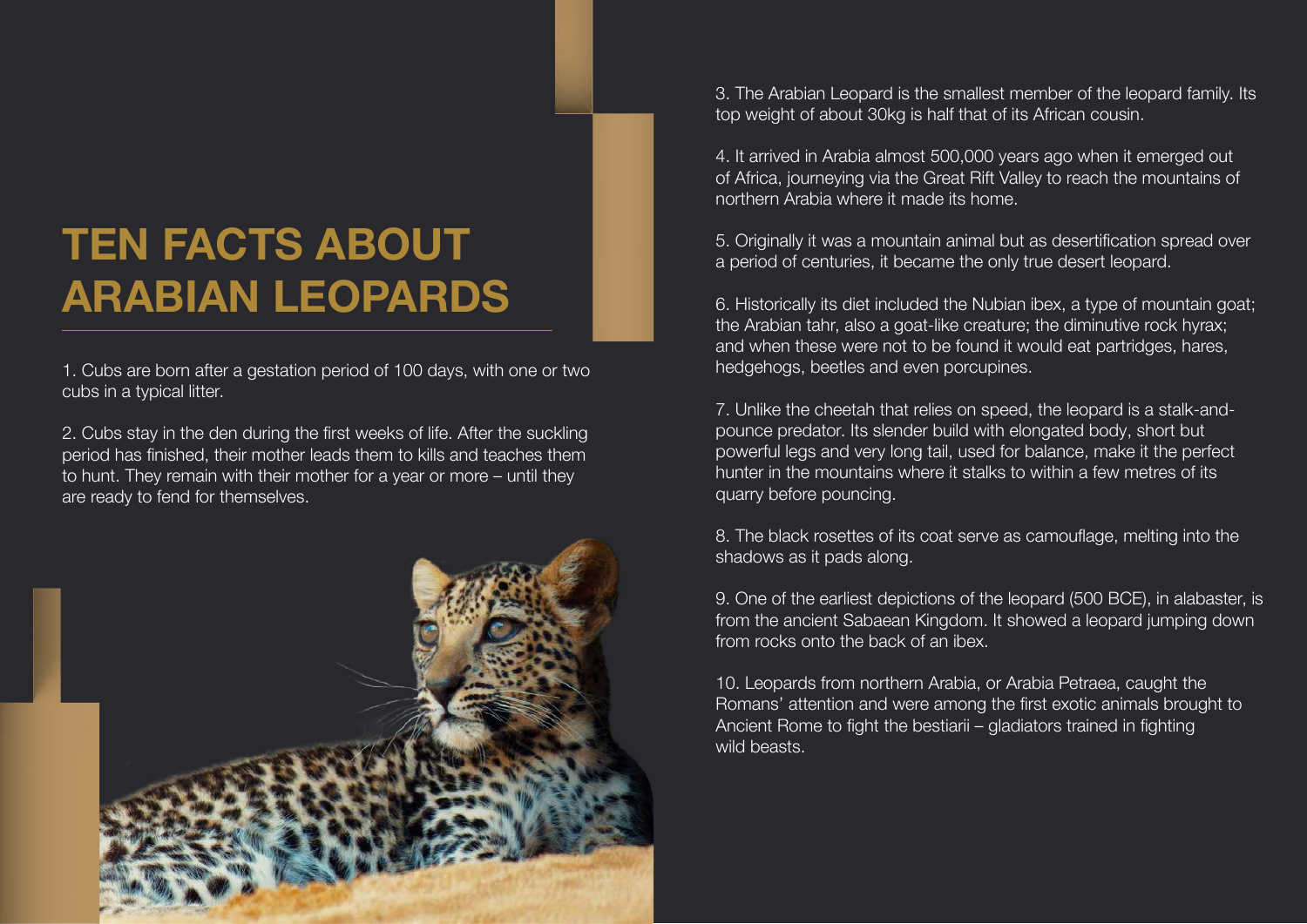# **ARABIAN LEOPARD DAY SCHOOL PROGRAMME OBJECTIVES**

- Encourage students to develop an awareness and understanding of the Arabian Leopard as an animal of national importance.

- Encourage students to develop an understanding that the Arabian Leopard is critically endangered.

- Instill a sense of urgency and pride amongst Saudi youth about safeguarding animals of national importance.

This document provides suggested ways in which schools can mark the first Arabian Leopard Day, ranging from KG 1 to Grade 2, Grade 3 to 6, intermediate and secondary school.

**KG 1 to Grade 2** Lesson plan

**Intermediate & secondary school**  Lesson plan

Subject to parental approval, schools may share social content about Arabian Leopard Day using the following hashtags.

#ArabianLeopardDay

يوم\_النمر\_العربي#



### **Material provided**

### **Social media**

**G3 – 6** Lesson plan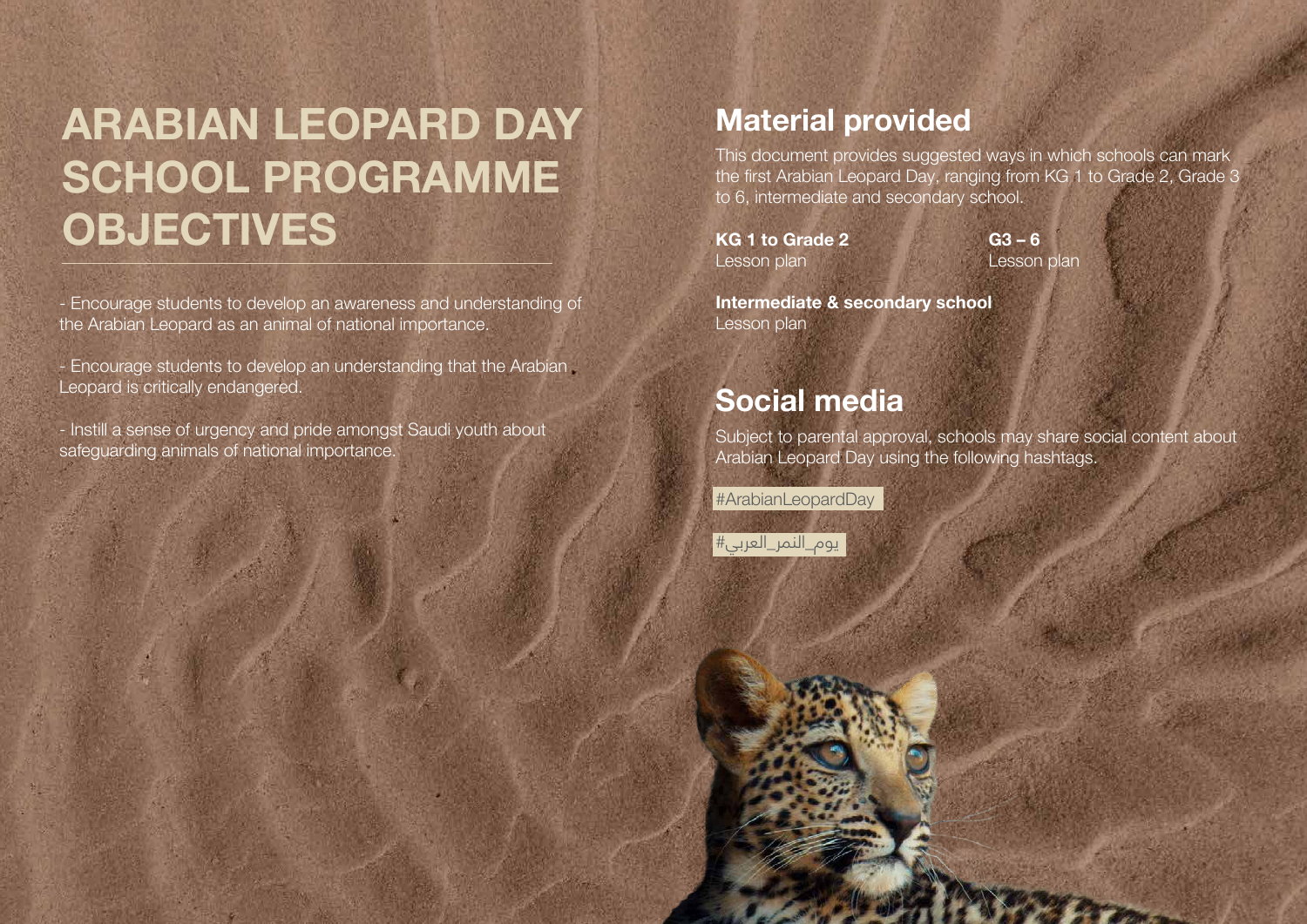

# **KG 1 – GRADE 2**

For early learners, Arabian Leopard Day will focus on arts and crafts. Within this section we have included ways for children to get creative and learn through art.

Encourage students to identify and describe the Arabian Leopard.

Encourage students to develop a sense of curiosity about big cats in Saudi Arabia e.g. the Arabian Leopard.

Get inspired by pinterest.com.

Create mini-Arabian Leopards using recycled cardboard rolls or playdough.

Create Arabian Leopard dress-up faces using paper plates.

Create Arabian Leopard artistic faces using straws, paper and craft material.

Create a Sharaan Nature Reserve diorama using boxes, art and crafts.



### **Lesson plan objective**

### **Lesson plan resources**

## **Lesson plan activities**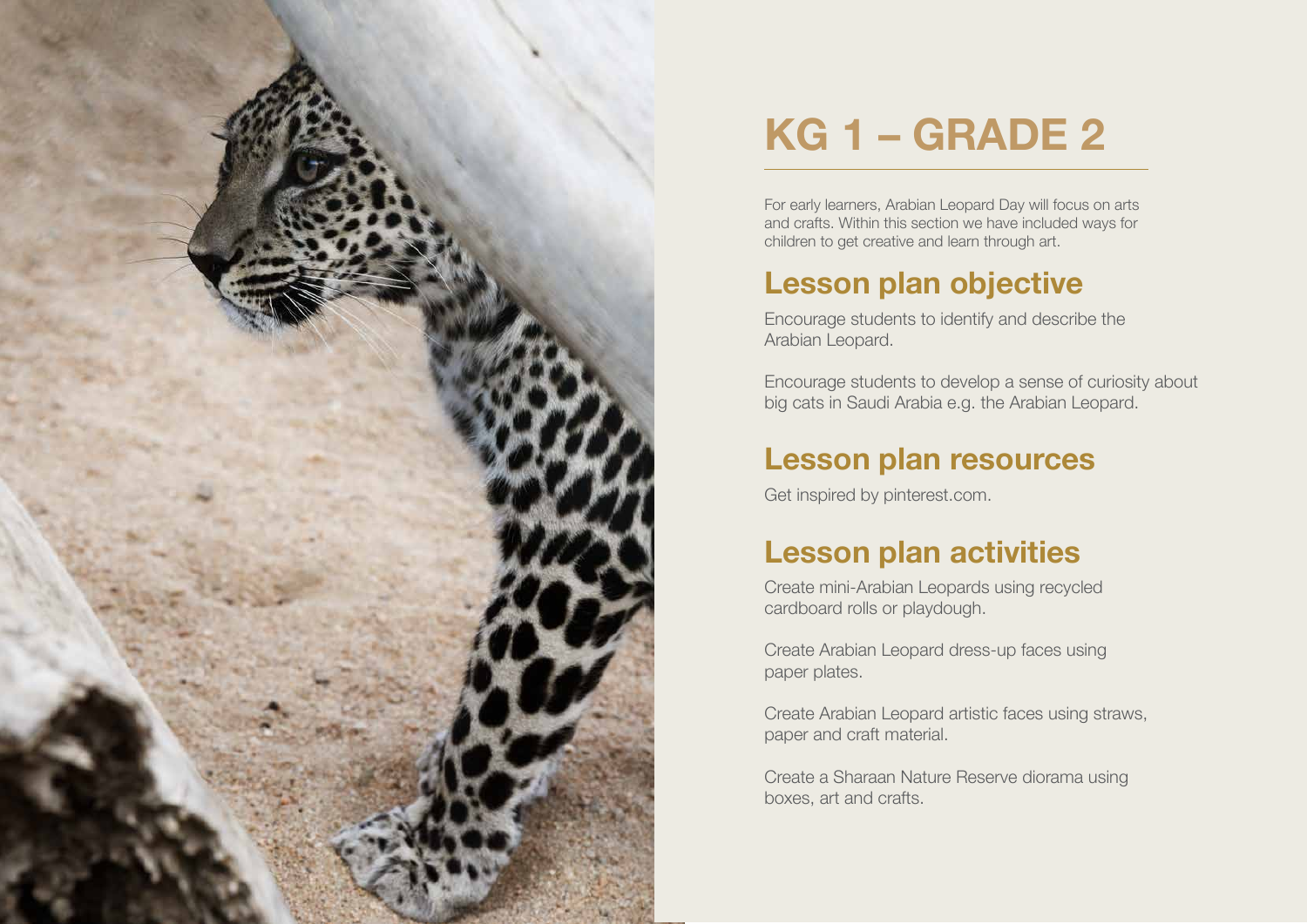

## **GRADE 3 TO GRADE 6**

For junior schools, teachers are encouraged to inform students about the plight of the Arabian Leopard. We want students to take away an understanding of why the animal is important to Saudi Arabia and why conservation efforts are important to creating a world in which we live in harmony with nature.

Students should be able to understand the plight of the Arabian Leopard and develop an understanding of ways to conserve endangered animals.

Encourage students to describe ways in which we can live in harmony with endangered animals.

Use our FAQ, top 10 facts, images and video content to inspire youth.

Encourage youth to visit online resources to understand more: https://www.iucnredlist.org/ https://www.worldwildlife.org/initiatives/wildlife-conservation https://panthera.org/arabian-leopard-initiative

Follow a learning session on the Arabian Leopard, create a quiz to test students' knowledge and understanding.

Create a class activity to do an A to Z of the Arabian Leopard with facts corresponding to each letter of the alphabet.

Following a learning session, ask the students to write a short story about an animal in captivity e.g. the Arabian Leopard, a ranger and a child who wants to help conserve the animal.

### **Lesson plan objective**

### **Lesson plan resources**

### **Lesson plan activities**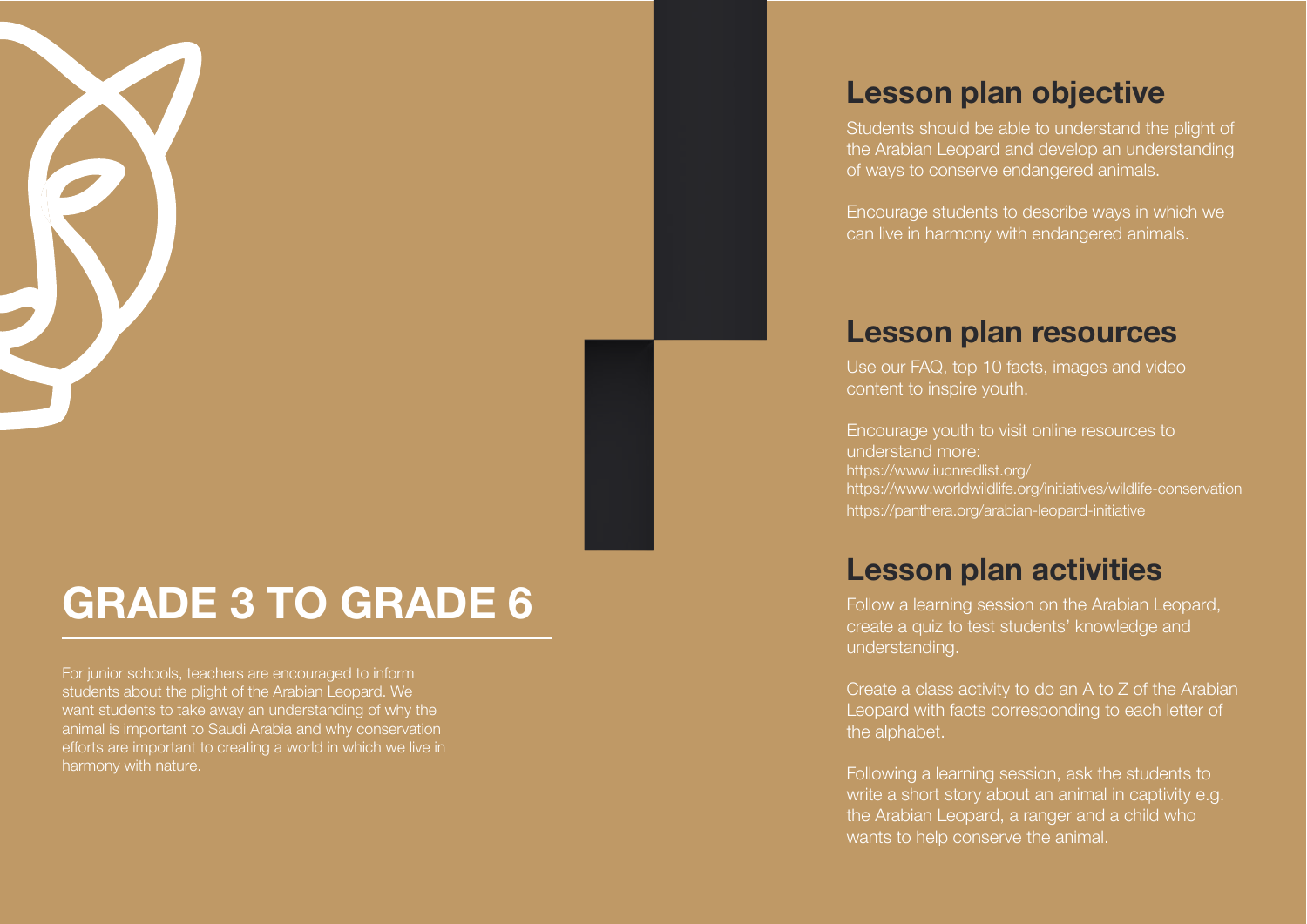## **INTERMEDIATE AND SECONDARY SCHOOL**

For intermediate and secondary schools, the focus is to encourage independent learning through online research with a focus on understanding the importance of conserving endangered species.

Teachers are encouraged to use informational resources to pique interest amongst the student body about the Arabian Leopard and engage them in self-study through key activities, such as competitions and storytelling.

Students should be able to understand the plight of the Arabian Leopard and search and identify ways to conserve endangered animals.

Encourage students to analyse and describe ways in which we can live in harmony with endangered animals.

Use our FAQ, top 10 facts, images and video content to inspire youth.

Encourage youth to visit online resources to understand more: https://www.iucnredlist.org/ https://www.worldwildlife.org/initiatives/wildlife-conservation https://panthera.org/arabian-leopard-initiative

Task children to research the etymology of the words Nimr, Nimran and Nimrah to understand the significance of the Arabian Leopard to Bedouin culture and Saudi Arabia.

Task students to give a first-person account of the journey of the Arabian Leopard – from its journey across Africa into the Middle East; its days of plenty as well as the gradual depletion of its habitats and numbers. Tip: Print and share the FAQ section as thought-starters.

Task children to research the importance of conserving the full eco-system. Following their research, ask children to submit a two-page essay on the importance of environmental conservation or a visual mood board depicting a conservation campaign.

## **Lesson plan objective**

### **Lesson plan resources**

### **Lesson plan tasks and assessment criteria:**